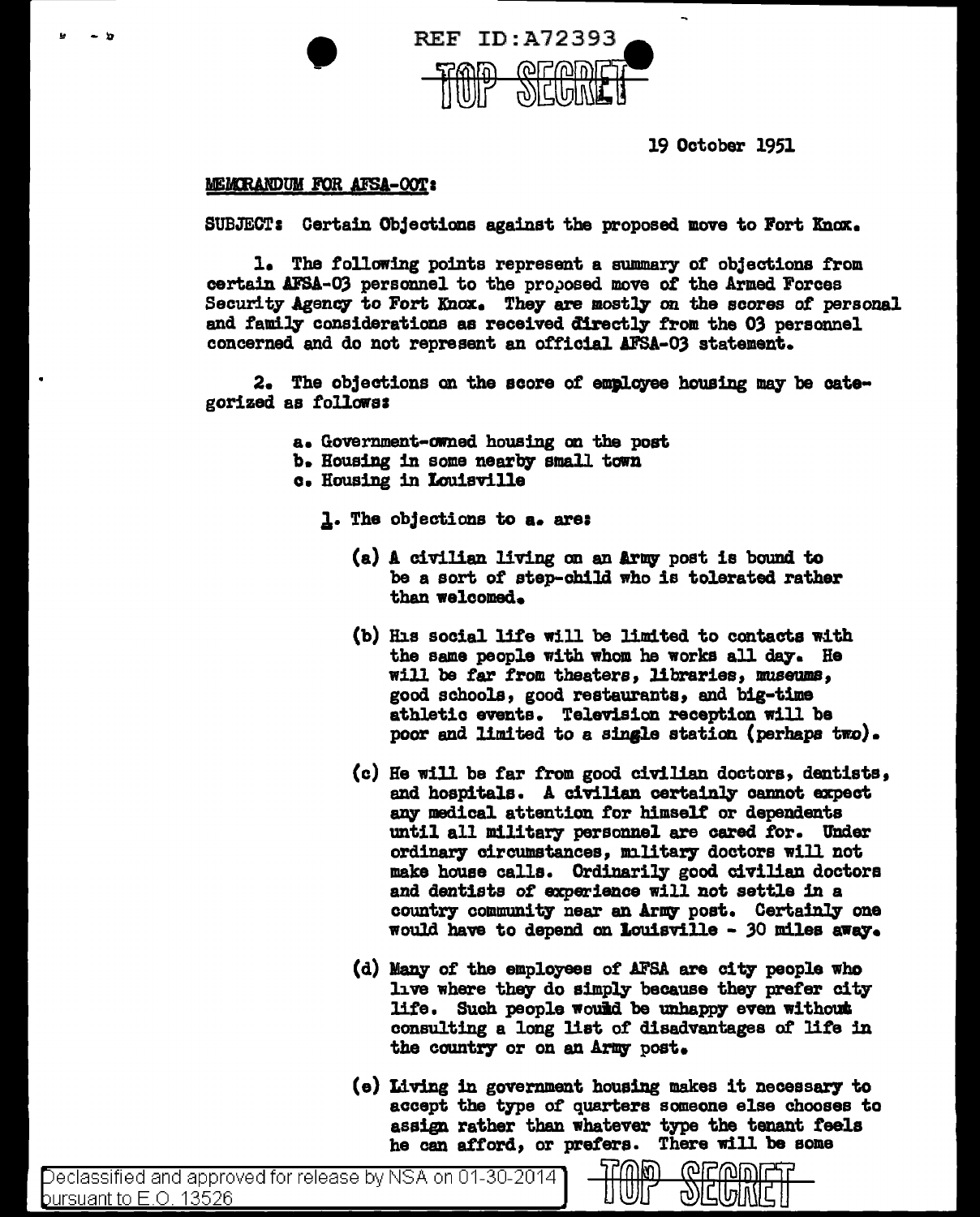REF ID:A72393



------------- -

general policy or set of regulations upon which the tenant was never consulted.

- (f) Since the move is presumed to be permanent, the employee must look forward to living here during the rest of his working career and then (since he must leave the post upon retirement) moving to some new and strange place where it will be necessary to re-establish a home and living conditions and community relationships.
- $(g)$  The question of the availability of good schools, both grammar and high schools, is a very important one to many AFSA civilians as well as to AFSA military personnel. It is as important to many people as the availability of adequate medical and hospital facilities and is particularly pressing for a civilian who might expect to be with the Agency for many years in one location. The quality of Kentucky's rural schools is dubious. That of the facilities at the Fort is even more so. Louisville is too far away for commuting even supposing the existence of a shhool bus to Louisville. The proposed site appears to be utterly deficient in this important aspect.
- 2. The objections to b. are:
	- $(a)$  Same as  $1(b)$ .
	- (b) Same as  $1$  (c).
	- $(c)$  Same as  $I_{s}$   $(d)$ .
	- $(d)$  There will not be any rental property available at a reasonable price off the post in nearby towns.
	- $(e)$  If one tries to buy or build a house on his own property, he takes the risk of losing money in case he should decide to leave. If for any reason, a considerable number of people decide to leave at once, the market would be ruined.
	- $(f)$  Towns near Army posts are usually full of beerjoints, honka7-tonka, and worse. They are not attrattive to professional people or to anyone with children in the family.
	- (g) If a number *ot* new people move into nearby towns, all - stores~ restal@~ *·mr*